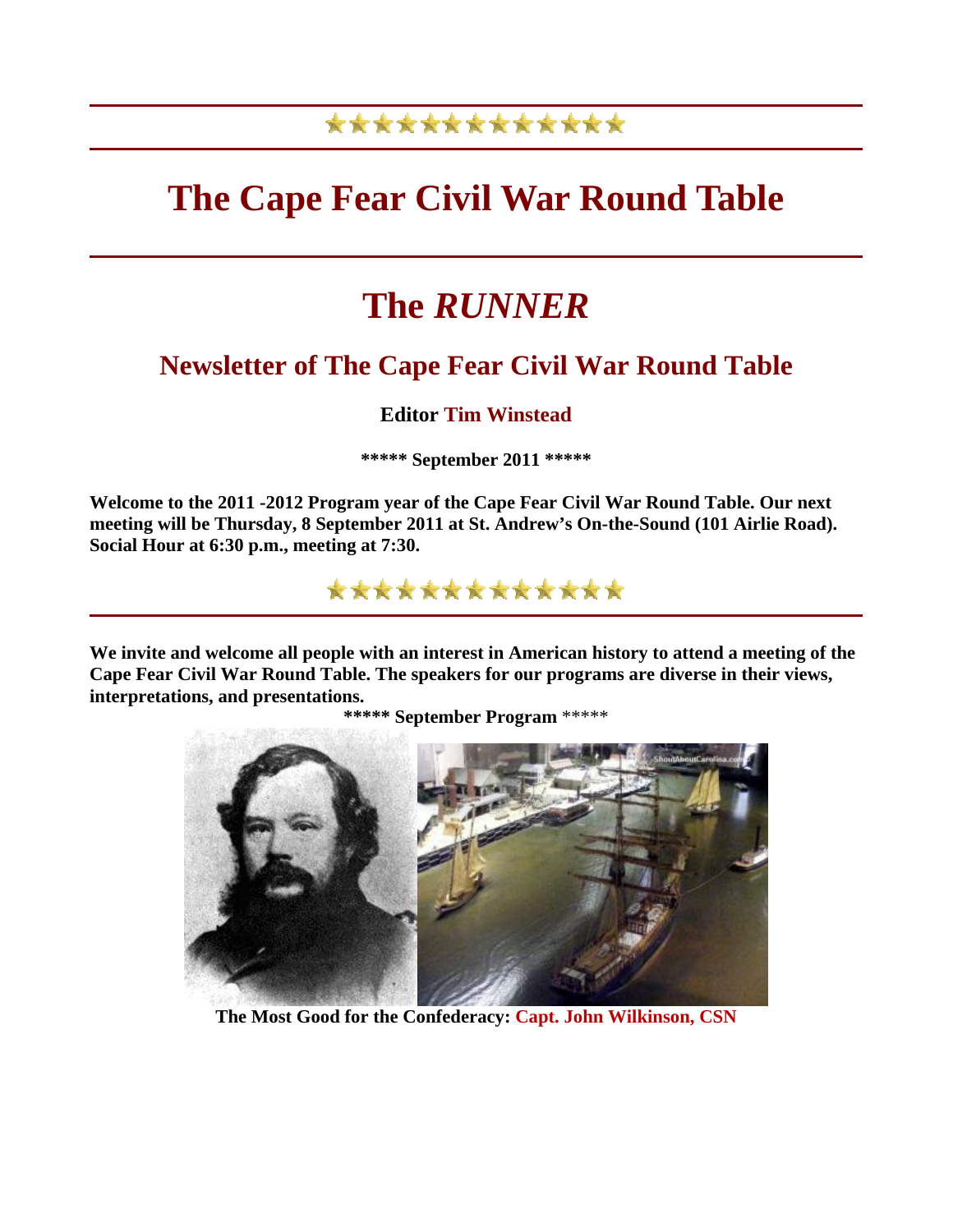

**Wilmington waterfront during the war**

While J.E.B. Stuart and John Singleton Mosby of the Confederate Army will be well known to most students of the American Civil War, a less well known group of heroic Confederate naval officers, who with limited resources, will show every bit as much bravery, energy, dash and imagination in their valiant fight against the overwhelming strength of the U.S. Navy. The September presentation will introduce these naval officers, but the presentation will focus on the career of Captain John Wilkinson.



**C.S.S.** *Robert E. Lee*

Wilkinson was among the foremost blockade runners of the Civil War but he also engaged in commerce raiding, construction of ironclads, covert operations in Canada, and purchasing of ships and supplies in England. During a period of nine months in 1863 with his ship the C.S.S. *Robert E. Lee*,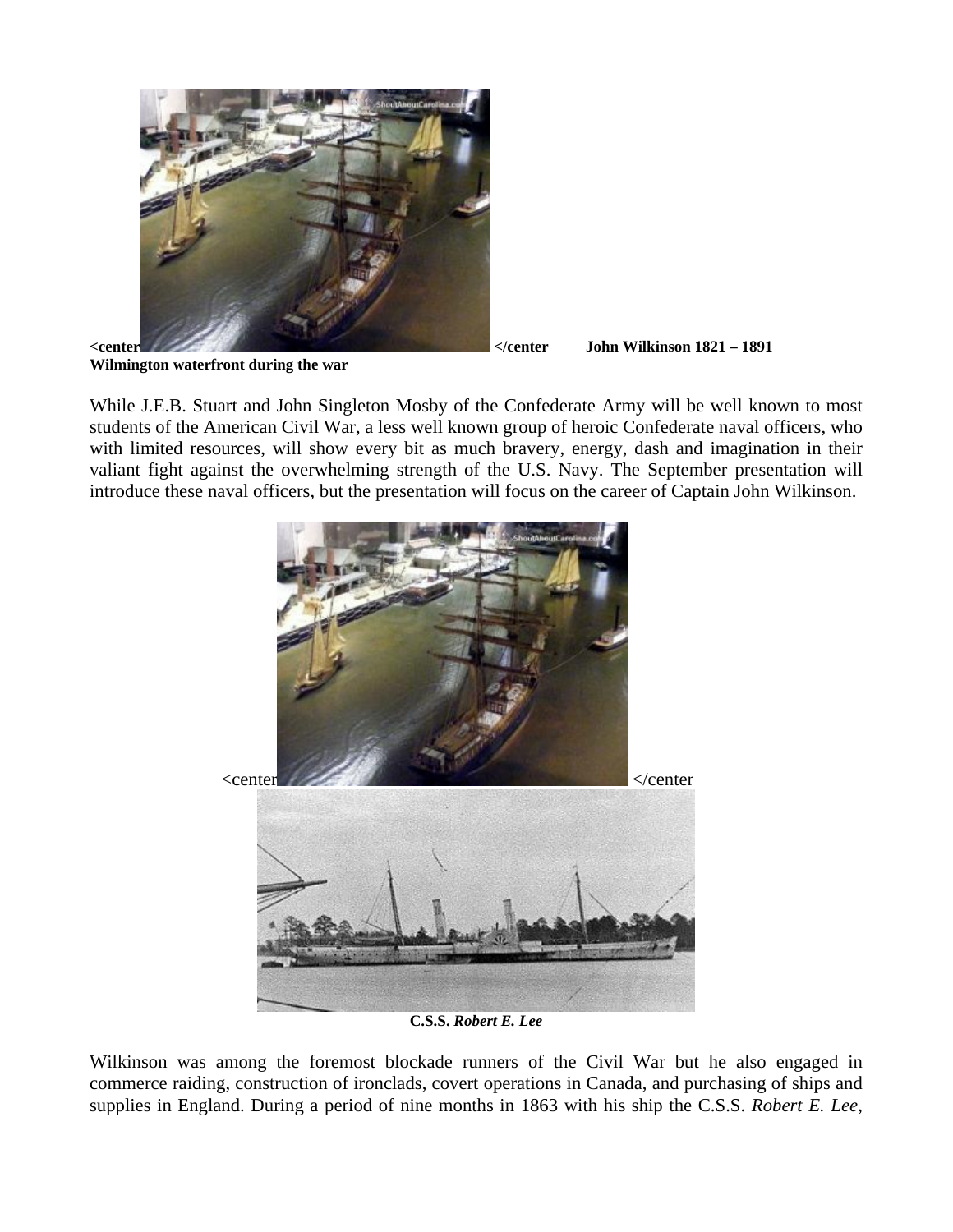Wilkinson ran the Wilmington blockade 21 times. He was the only naval officer to command every type of vessel operated by the Confederacy.

**Donald Wilkinson**, great-great nephew of John Wilkinson, will speak about the Captain's wartime career and on the Confederate government's overall naval strategy. Captain Wilkinson's ties with the port of Wilmington, other Confederate naval officers, and blockade running will be an appropriate subject to begin our 2011 – 2012 program year. Join us on September  $8<sup>th</sup>$  for a presentation that will add much to our knowledge of naval operations during the Civil War.



**Donald Wilkinson**

**Donald M. Wilkinson**, a Virginian, lives in New York City. He is Chairman of Wilkinson O'Grady, Inc., a global asset management firm, he founded in 1972. Growing up in the Capital of the Confederacy, Richmond, Virginia, and in the shadows of the great monuments to Lee, Jackson, Davis and Stuart, Mr. Wilkinson developed a shared interest in the Confederate Navy with his Civil War kinsman. He is a 1961 graduate of the Virginia Military Institute and a 1966 M.B.A. graduate of the University of Virginia. In his spare time, he is a naval historian and presently is working on a biography of John Wilkinson.

#### Editor

#### **\*\*\*\*\* Trivia Questions September 2011 \*\*\*\*\***

**1 -** In July 1864, John Taylor Wood and G.W. Custis Lee were given command of a daring expedition to free and arm thousands of Confederate prisoners held at Point Lookout, Maryland. Lee was to command the land forces who would be dispatched from Jubal Early's army that had begun to move north on July 5. Wood was sent to Wilmington to ready crews and two steamers capable of capturing Union gunboats at Point Lookout. Wood was also to secure weapons to arm the prisoners who would join Early's attack on Washington. On July 9, the Honorable John Tyler wrote to Confederate General Sterling Price in Arkansas and outlined the complete details of the secret expedition. Tyler, son of the late U.S. president, exclaimed that this was "decidedly the most brilliant idea of the war."

The expedition failed because of a complete lack of secrecy. It seemed that in addition to John Tyler and Sterling Price, most everyone in the Confederacy and the Union was aware of the daring plan. Had the plan been "decidedly the most brilliant idea of the war," or did it show another scenario as the war had progressed into late 1864?

**2 –** The Confederates developed a system of lights and signals to help blockade runners gain access to the Cape Fear River. Who reorganized this system while on shore duty at Wilmington?

**3 –** Who was the first Union general killed in combat during the Civil War?

**4 –** Who was the youngest general during the Civil War?

**5 –** Who was the famous journalist who served in both the Confederate Army and Union Navy during the war? This Welsh-born journalist would gain fame as an adventurer and explorer.

\*\*\*\*\* **Member News** \*\*\*\*\*

If you have member news that you think would be of interest to CFCWRT membership, let me know about it.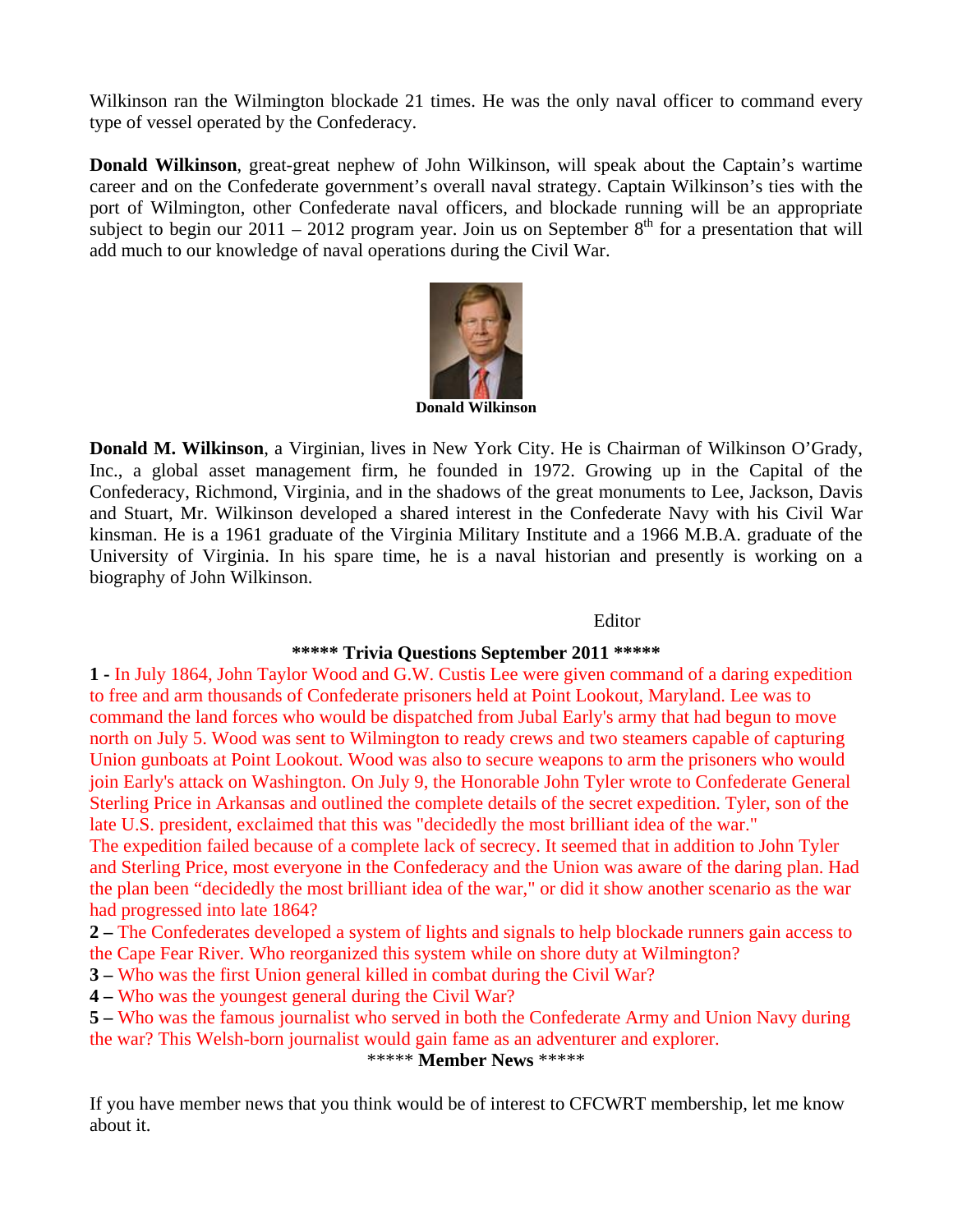**1 – Charlie Watson, 1937 – 2011 –** Charlie will be missed as a fateful member of the CFCWRT. His contributions to various historical groups around the Cape Fear region were his passion.

**2 – Bruce Patterson** visited the USMC Museum at Quantico and reported that the new exhibit on the **Civil War** was worth the visit. The Civil War exhibit included a segment about Fort Fisher and the role the Federate Marines played in the amphibious assault on Fort Fisher. Bruce also reported that other new exhibits included the **Origins of The Corps** and **Small Wars and Expeditions**.

**3 – Dale Lear** was present for the **St. Albans Heritage Weekend**, July 29-31. Civil War re-enactment units included:  $2<sup>nd</sup>$  Vermont Infantry,  $1<sup>st</sup>$  Vermont Cavalry, Medical Corps,  $2<sup>nd</sup>$  Mississippi,  $61<sup>st</sup> Georgia$ , and 27 Virginia and  $55<sup>th</sup>$  Virginia Middlesex Artillery.

St. Albans, Vermont was the scene of an October 19, 1864 Confederate raid that claimed possession of the city and the deposits of its banks. The twenty-one Confederate raiders, led by Lieutenant Bennett Young, escaped into Canada with \$200,000. Fourteen of the raiders were captured by Canadian authorities but neutrality laws prevented any from being extradited to the United States.

If you are interested in further information about the raid and the diplomatic maneuvering that accompanied it: [http://asoac.org/bulletins/90\\_hamilton\\_raid.pdf](http://asoac.org/bulletins/90_hamilton_raid.pdf) 

**4 – William Carshaw** provided a source of genealogical research information maintained by the **Genealogy Society of Bergen County** (NJ). Their website provided access to their databases as well as links to others resource links. <http://njgsbc.org/>

**5 – Joe George** shared a website that may be of interest to some of our members. The site was developed as a source of information on Virginia's veterans and has links to many national cemeteries and museums.<http://vets2search.com/>

### **\*\*\*\*\* Great Civil War Quotes \*\*\*\*\***

U.S. Grant became one of the great military leaders of the Civil War because he learned from the experiences gained through many hard fought battles. Prior to his narrow victory at Shiloh, Grant had "believed that the Confederacy was a house of cards that would soon collapse." His victories at Fort Henry and Fort Donelson had reinforced his view of the weakness of the Confederacy; he confidently moved his forces south to push his advantage. On April  $6 - 7$ , 1862, Grant absorbed a lesson: the Confederate forces displayed morale and a fighting spirit that he had not previously encountered. Grant adapted from the lesson learned at Shiloh.

Up to the battle of Shiloh I, as well as thousands of other citizens, believed that the rebellion against the Government would collapse suddenly and soon, if a decisive victory could be gained over any of its armies. Donelson and Henry were such victories. An army of more than 21,000 men was captured or destroyed. Bowling Green, Columbus and Hickman, Kentucky, fell in consequence, and Clarksviile and Nashville, Tennessee, the last two with an immense amount of stories, also fell into our hands. The Tennessee and Cumberland rivers, from their mouths to the heads of navigation, were secured. But when Confederate armies were collected which not only attempted to hold a line farther south, from Memphis to Chattanooga, Knoxville and on to the Atlantic, but assumed the offensive and made a gallant effort to regain what had been lost, then indeed, **I gave up all idea of saving the Union except by complete conquest.**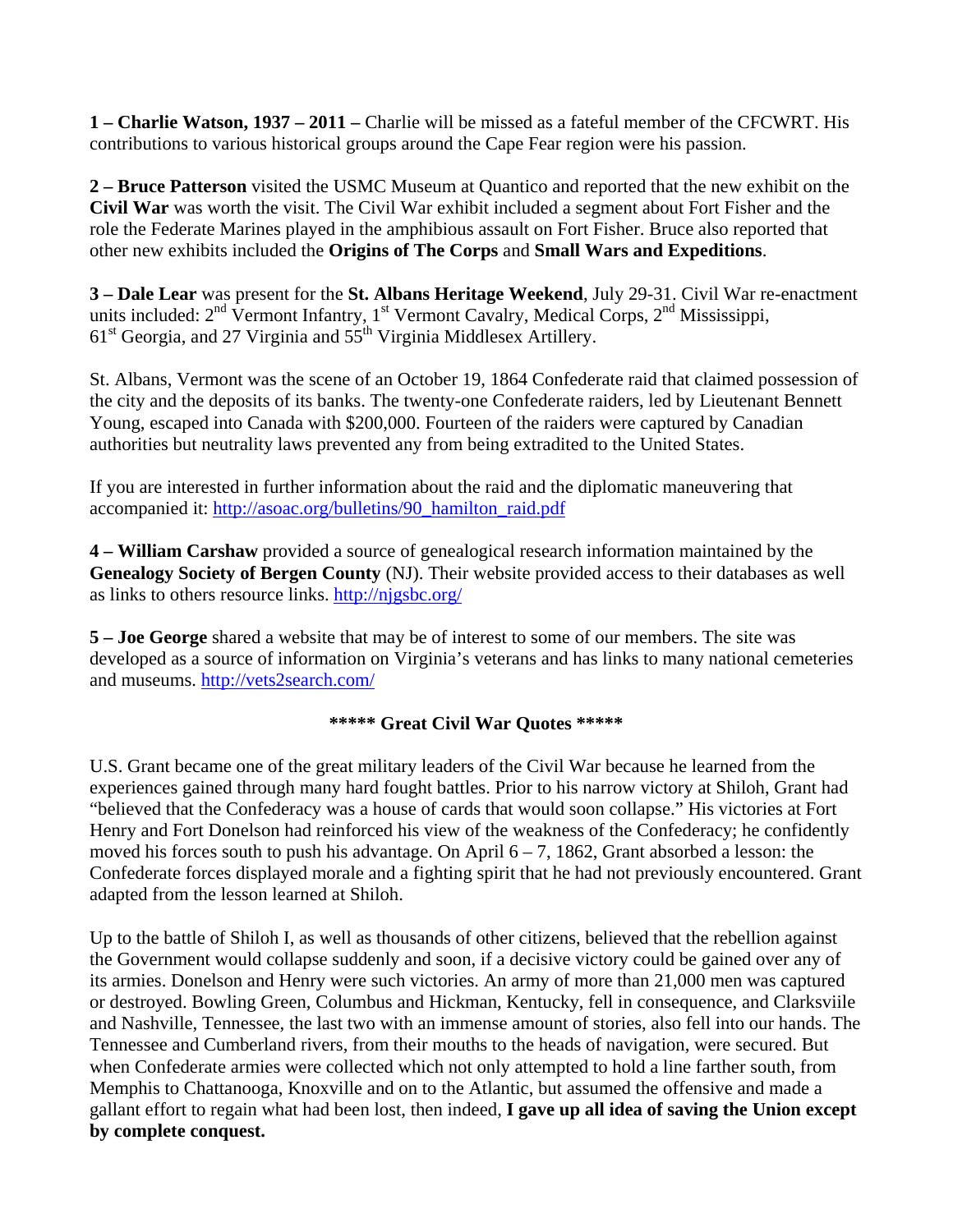The concept of "Total War" would become Grant's method to end the Civil War. Beginning in 1864, Grant would find Union generals who were willing to carry out the dictates to wage war on the infrastructure of the Confederate war effort.

Source: Ulysses S. Grant, *Personal Memoirs of U.S. Grant,* vol. 1 (New York: Charles L. Webster & Co., 1885), pp. 368-69.

### **\*\*\*\*\*\* Civil War Facts \*\*\*\*\***

## **"The Civil War: Freedom and 49 Other Ways It Changed American Life"**

**Political and social impact:** [No other conflict has so profoundly changed our society:](http://www.aarp.org/politics-society/history/info-04-2011/8-ways-civil-war-changed-lives.html)

- 1. 13th Amendment: slavery banned
- 2. 14th: citizenship for all born in the U.S.
- 3. 15th: voting rights for all male citizens regardless of race
- 4. Women's rights gain momentum
- 5. 1862 Homestead Act passed
- 6. Censorship of battlefield photos
- 7. Reconstruction laws passed
- 8. Ku Klux Klan organized
- 9. [Jim Crow laws](http://www.aarp.org/politics-society/history/info-05-2011/students-retrace-historic-freedom-ride.html) passed
- 10. Federal law trumps states' rights

**Medical advances:** In many ways the Civil War set the stage for modern medicine, providing thousands of poorly schooled physicians with a vast training ground:

- 11. Modern hospital organization
- 12. Embalming techniques
- 13. Safer surgical techniques
- 14. Improved anesthesia
- 15. Organized ambulance and nurses' corps

# **Cultural legacy**

The war influenced our holidays and play:

- 16. Juneteenth holiday, also known as Emancipation Day
- 17. [Memorial Day](http://www.aarp.org/politics-society/history/memorial-day/)
- 18. Thomas Nast popularizes image of Santa Claus
- 19. Some 65,000 books on the conflict
- 20. Films such as *Gone With the Wind, Glory* and *Cold Mountain*
- 21. More than 70 National Park Service Civil War sites
- 22. Centennial toys: Civil War trading cards and blue & gray toy soldiers

### **A high-tech nation:** The war years brought technological advances:

- 23. 15,000 miles of new telegraph lines, which reached the West Coast
- 24. Mass production of canned food
- 25. Battlefield photography
- 26. Transcontinental Railroad

# **Everyday things:** Wartime helped devise or popularize parts of our daily lives:

- 27. Can openers
- 28. Home-delivered mail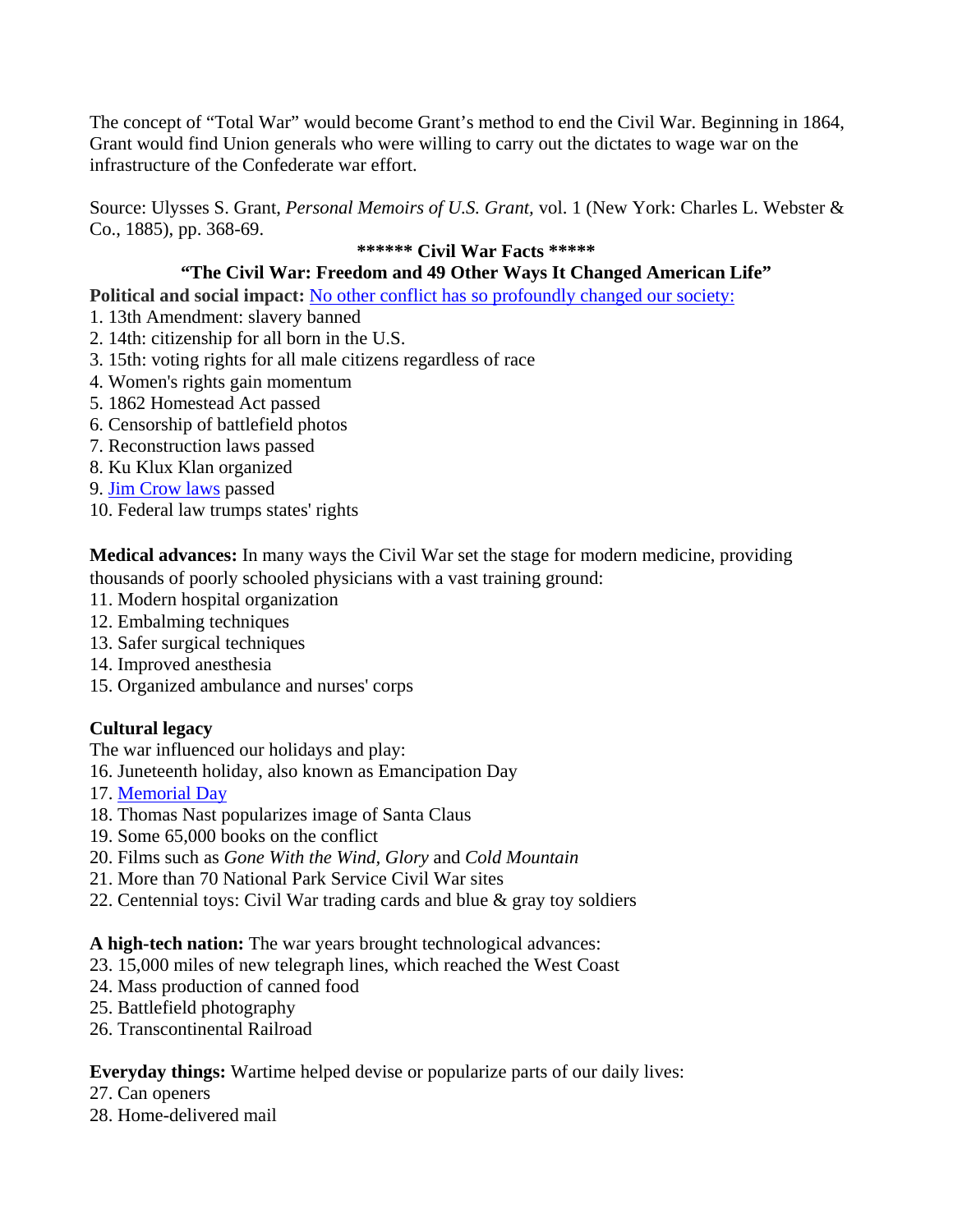- 29. Left and right shoes shaped differently
- 30. Standard premade clothing in sizes small, medium and large
- 31. National paper currency

**Military advances:** In what's considered the first modern war, both sides developed equipment and tactics that would be refined in later conflicts:

- 32. Minié ball bullets, cartridge ammunition
- 33. Repeating rifles
- 34. First machine guns
- 35. Submarines
- 36. Hot-air balloons
- 37. Soldier ID tags
- 38. Land mines
- 39. Ironclad ships
- 40. Trench warfare

**Veterans legacy:** In its wake, the war left a system to care for and honor those who fought:

- 41. First national cemeteries
- 42. Network of soldiers' homes later becomes the Veterans Administration
- 43. Social care for veterans' widows and orphans

**Language:** Last but not least, Civil War slang is still with us today:

- 44. Carpetbagger
- 45. Deadline
- 46. Horse sense
- 47. Shebang
- 48. Skedaddle
- 49. Smart like a fox
- 50. Greenback

Source: Towner, Betsy, "The Civil War: Freedom and 49 Other Ways Its Changed American Life. *AARP Bulletin,* June 1, 2011.

> Bob Cooke **\*\*\*\*\* Sesquicentennial Commemoration \*\*\*\*\***

**William C. Davis**, noted Civil War historian and prolific writer, selected the following books as his personal favorites. If the Sesquicentennial Commemoration has inspired your interest, these were Davis's list of great books:

*Personal Memoirs of U.S. Grant* – by Ulysses S. Grant, edited by E.B. Long. Grant's memoirs are considered as being among the best soldier's story ever written.

*This Hallowed Ground –* by Bruce Catton. Although this is a chronicle of the war to preserve the Union from the Northern point of view, Catton told the story of the men from both sides who endured the horrors of war.

*Lee's Lieutenants: A Study in Command* – by Douglas Southall Freeman. Lee and the Army of Northern Virginia are highlighted in the pages of Freeman's masterpiece.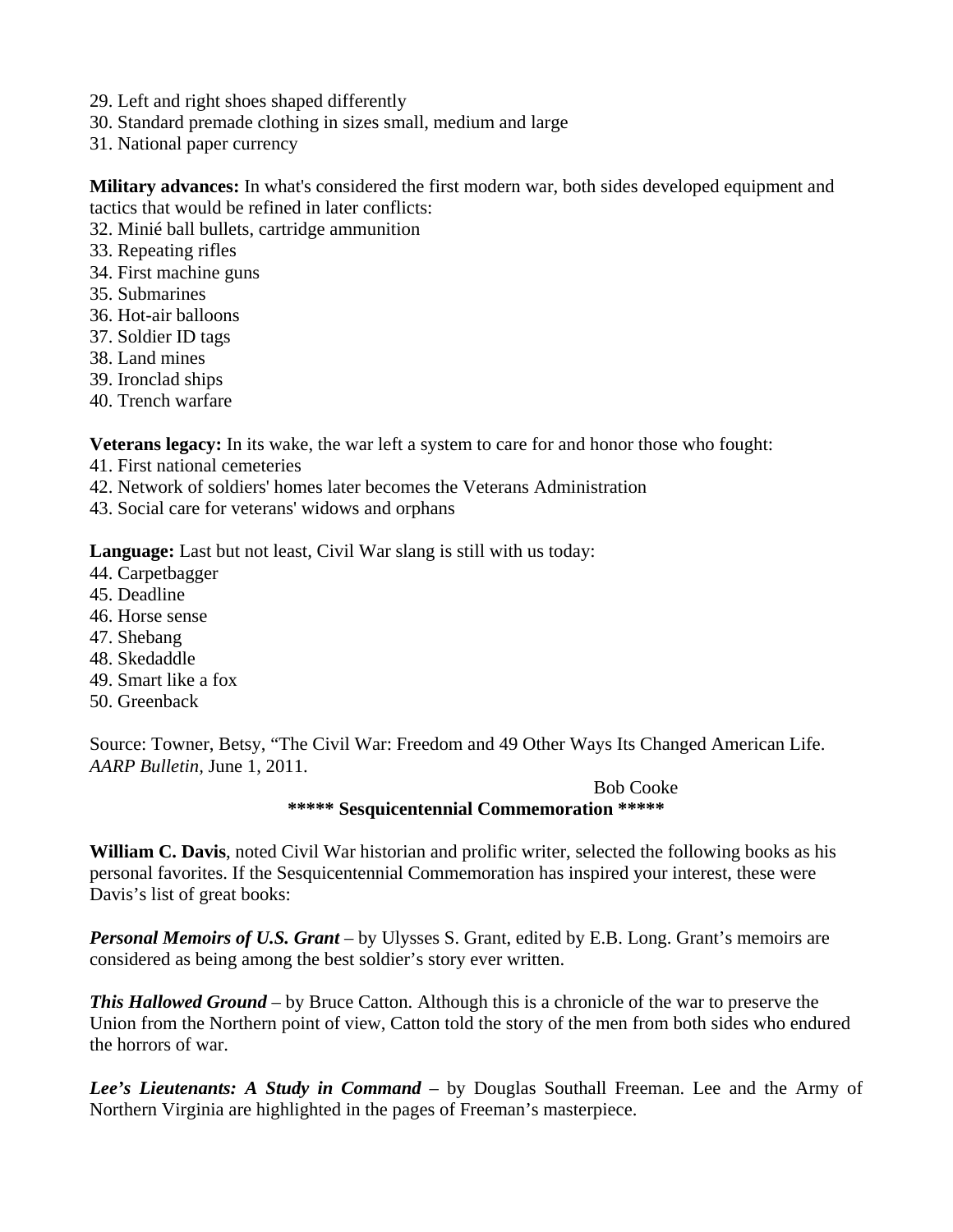*Forged in Battle: The Civil War Alliance of Black Soldiers and White Officers –* by Joseph T. Glatthaar. This book provided an in-depth study of the emergence of black soldiers and their relationship with their white officers.

*Flight to Oblivion -* by A.J. Hanna. The collapse of the Confederate Government and its flight from Richmond during the closing days of the war is retold in Hanna's word portrait of the main characters.

#### Bruce Patterson

#### **\*\*\*\*\* Summer Reading \*\*\*\*\***

I followed my own recommendation for a summer of reading and research. An advanced copy of Amanda Foreman's new book, *A World on Fire: An Epic History of Two Nations Divided,* arrived in the CFCWRT mail box during May. The heft of a thousand page book was a little daunting; however, I decided that if they were kind enough to send an advance copy, I should at least expend the effort to read this book.



**Amanda Foreman –** *A World on Fire*

The letter that accompanied the book stated, "*A World on Fire* narrates the Civil War as a history-inthe-round: it includes the story of the Americans who fought the Civil War in England – from US Ambassador Charles Francis Adams to Confederate Naval Officer James Dunwoody Bulloch – as well as the British, whose support was divided between the Union and the Confederacy all the way from the men and women who pledged themselves as volunteers on the ground in the US to the men who represented Britain in Parliament." If anything the preceding description fell short in describing the events portrayed in Foreman's book.

Amanda Foreman skillfully and painstakingly interwove the lives and actions of almost two hundred characters from the beginning to the end of the war. These characters, men and women, were diplomats, commissioners, agents, military figures, Pro-Southern supporters, Pro-Northern supporters, journalists, observers, and volunteers. These characters, the great and the not so great, pursued their beliefs with action and energy. The intrigue that involved these men and women was played out on a giant chessboard. Each move and countermove added to the mounting tension that accompanied this period.

When I finally finished *A World on Fire,* I was saddened to leave my newly found acquaintances. Mary Sophia Hill, Benjamin Moran, Henry Morton Stanley, Jacob Thompson, Henry Feilden, Frank Vizetelly, Francis Dawson, John Fitzroy De Courcy, Sir Percy Wyndham, and many others had given me a much different perspective than I had previously known.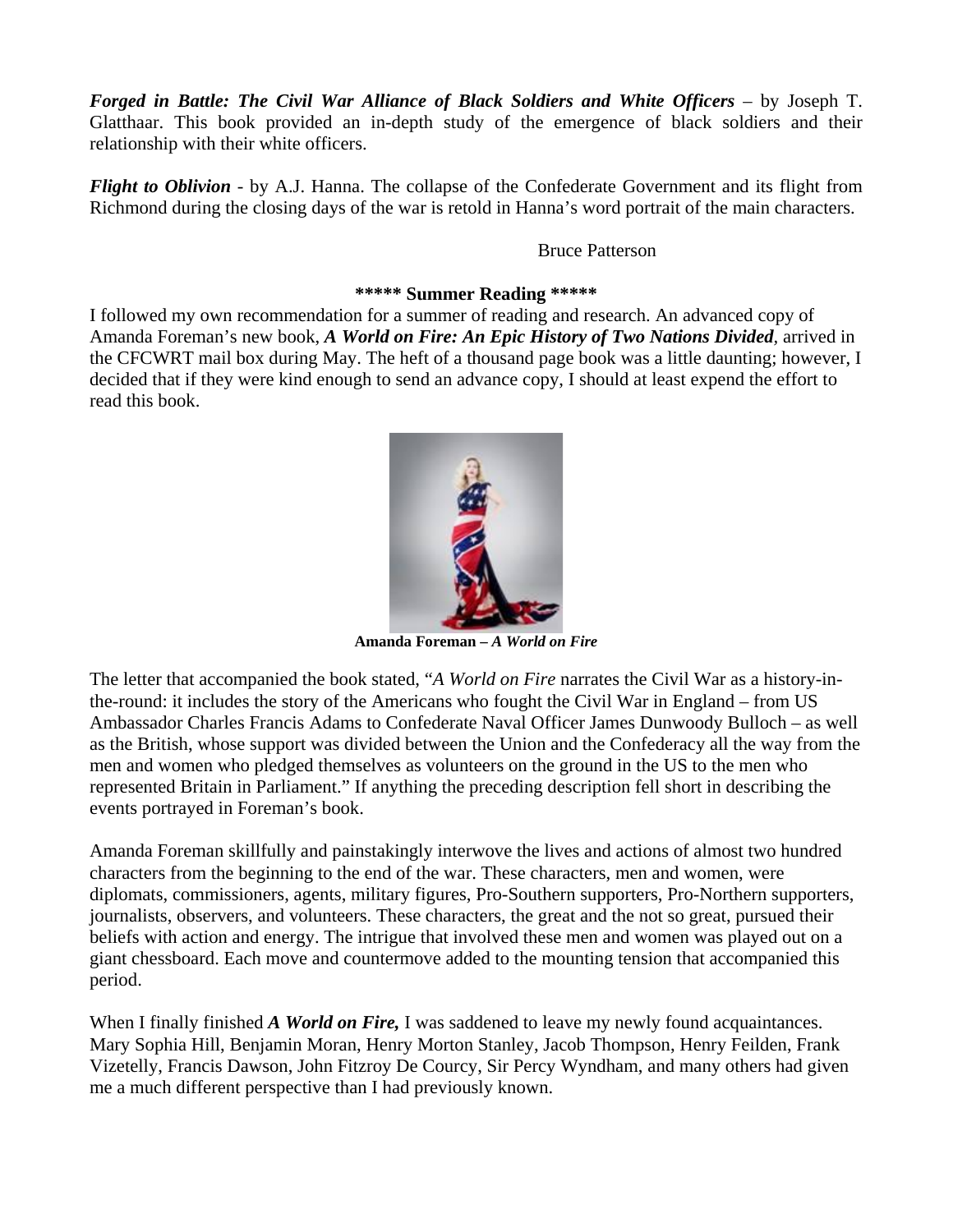Amanda Foreman spent more than ten years researching and writing this book. She has written a book that provided fascinating reading and much new knowledge about the struggles to gain or deny British recognition of the Confederacy. The battle of wits in England to sway the British government's foreign policy waged from 1861 until the very end in 1865. The British volunteers, Union or Confederate, cast their lot and fortunes with commitment to their chosen cause.

Do not be put off by the sheer size of this work. *A World of Fire* is a story woven so well that it will maintain your interest from the Napier Ball at Willard's Hotel in Washington, D.C. on February 17, 1859 until the *Alabama* tribunal in 1872. British writer William Michael Rosetti wrote in 1866 that the entirety of Great Britain had been divided over the American Civil War. Foreman sought to tell the story of this Anglo-American world about which Rosetti had referred in 1866. She did quite well in her effort.

Editor

#### **\*\*\*\*\* Comments and Suggestions \*\*\*\*\***

Comments and suggestions to make the Cape Fear Civil War Round Table and "The Runner" more relevant to your Civil War experience are welcomed. Send them to me at [tpwinstead@gmail.com.](mailto:tpwinstead@gmail.com) Please include "CFCWRT News" in your Subject line.

#### **\*\*\*\*\* Trivia Question Answers September 2011 \*\*\*\*\***

**1 -** In July 1864, John Taylor Wood and G.W. Custis Lee were given command of a daring expedition to free and arm thousands of Confederate prisoners held at Point Lookout, Maryland. Lee was to command the land forces who would be dispatched from Jubal Early's army that had begun to move north on July 5. Wood was sent to Wilmington to ready crews and two steamers capable of capturing Union gunboats at Point Lookout. Wood was also to secure weapons to arm the prisoners who would join Early's attack on Washington. On July 9, the Honorable John Tyler wrote to Confederate General Sterling Price in Arkansas and outlined the complete details of the secret expedition. Tyler, son of the late U.S. president, exclaimed that this was "decidedly the most brilliant idea of the war."

The expedition failed because of a complete lack of secrecy. It seemed that in addition to John Tyler and Sterling Price, most everyone in the Confederacy and the Union was aware of the "daring plan." Had the plan been "decidedly the most brilliant idea of the war," or did it show another scenario as the war had progressed into late 1864? After the war, Captain **John Wilkinson**, of the Confederate Navy, offered a different opinion of the Point Lookout and other such expeditions. "These futile projects for the release of prisoners, serve to show the desperate straits to which the Confederacy was reduced, for want of soldiers." Wilkinson had some previous insight into plans to secure the release of Confederate prisoners for he had commanded a failed 1863 attempt to secure the freedom for those imprisoned on Johnson's Island at Sandusky, Ohio.

Sources: Winstead, Tim, "John Taylor Wood: Man of Action, Man of Honor." *Recall,* Spring 2010. ORN, Series I, Volume 2, pages 822 -828.

**2 –** The Confederates developed a system of lights and signals to help blockade runners gain access to the Cape Fear River. Who reorganized this system while on shore duty at Wilmington? **John** 

**Wilkinson**. As you will hear on 8 September, Wilkinson was a very resourceful officer who was adept at improving not only the communications system but in coming up with ingenious methods to secure more speed from blockade runners under his command. Wilkinson **never** lost a ship under his command.

Source: Carr, Dawson. *Gray Phantoms of the Cape Fear: Running the Civil War Blockade.* Winston-Salem, North Carolina: John F. Blair, 1998.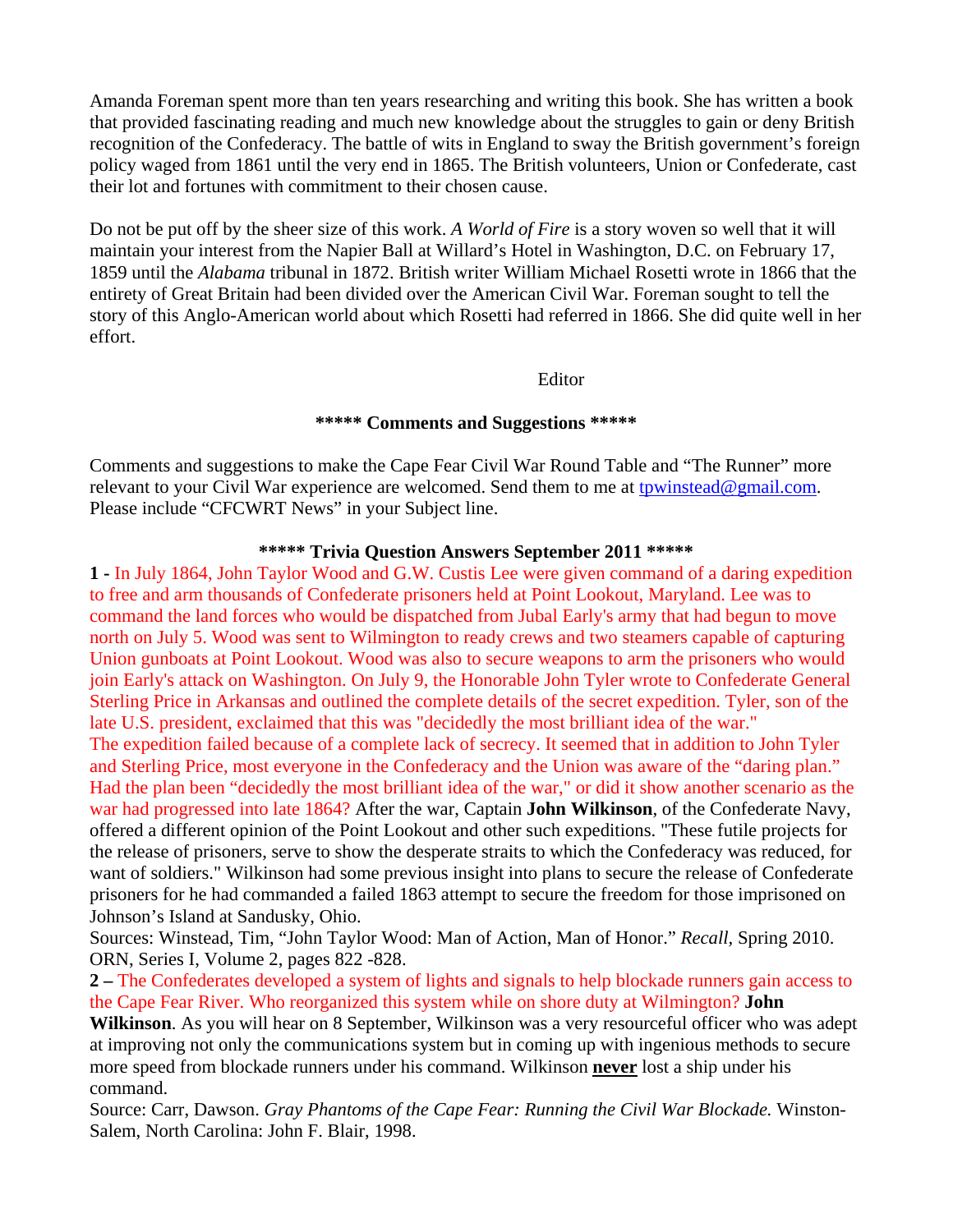**3 -** Who was the first Union general killed in combat during the Civil War? On August 10, 1861 at the Battle of Wilson's Creek, Union Brigadier General **Nathaniel Lyon** (1818 – 1861) met his death while rallying his troops against Confederate forces near Springfield, Missouri. Lyon defied his aides' plea to remove himself from danger; he shouted to his Kansas and Iowa troops, "Come on, my brave boys, I will lead you! Forward!" and with that said, he advanced into Confederate fire.

Lyon's actions at Wilson's Creek blunted the Confederate efforts to bring Missouri under Confederate control.

Source: Patrick, Jeff, "Missouri's Bloody Hill: Civil War Erupts at Wilson's Creek." *Hallowed Ground,* Summer 2011.

**4 -** Who was the youngest general during the Civil War? Was it Galasha Pennypacker (184(?) – 1916) of Fort Fisher fame? Or was it George Armstrong Custer (1839 – 1876) of Little Big Horn infamy? According to William Marvel in his August 2011 *Civil War Times* article, "The Boy General," **Charles Cleveland Dodge** of the 1<sup>st</sup> New York Mounted Rifles claimed that title. Dodge's commission as brigadier general dated from November 29, 1862.



**Dodge 1841 - 1910**

Dodge retained this distinction for a short period. His superior officer, Maj. Gen. John Peck, had little use for a 21 year old cavalry commander at Suffolk, Virginia. The departmental commander, John Dix, must have shared the same feeling. From the Official Records, Series I, Volume 16, page 561: FORT MONROE, March 17, 1863

Major-General PECK:

 I do not intend that General Dodge shall command the cavalry force at Suffolk. I shall make some other arrangement if he is put on duty in my command. JOHN A. DIX

Major-General

The young Yale graduate, son of a New York Congressman, resigned his commission effective June 12, 1863. A star whose flame burned so bright could not sustain his brilliance. Dodge; however, rose from the ashes and became a businessman who was a partner in the Phelps Dodge Company.

**5 –** Who was the famous journalist who served in both the Confederate Army and Union Navy during the war? This Welsh-born journalist would gain fame as an adventurer and explorer. John Rowlands was born in Denbigh, Wales in 1841. He immigrated to New Orleans in 1859 and became associated with wealthy businessman, Henry Hope Stanley. Rowlands soon affected a southern accent and assumed a new name – **Henry Morton Stanley.**